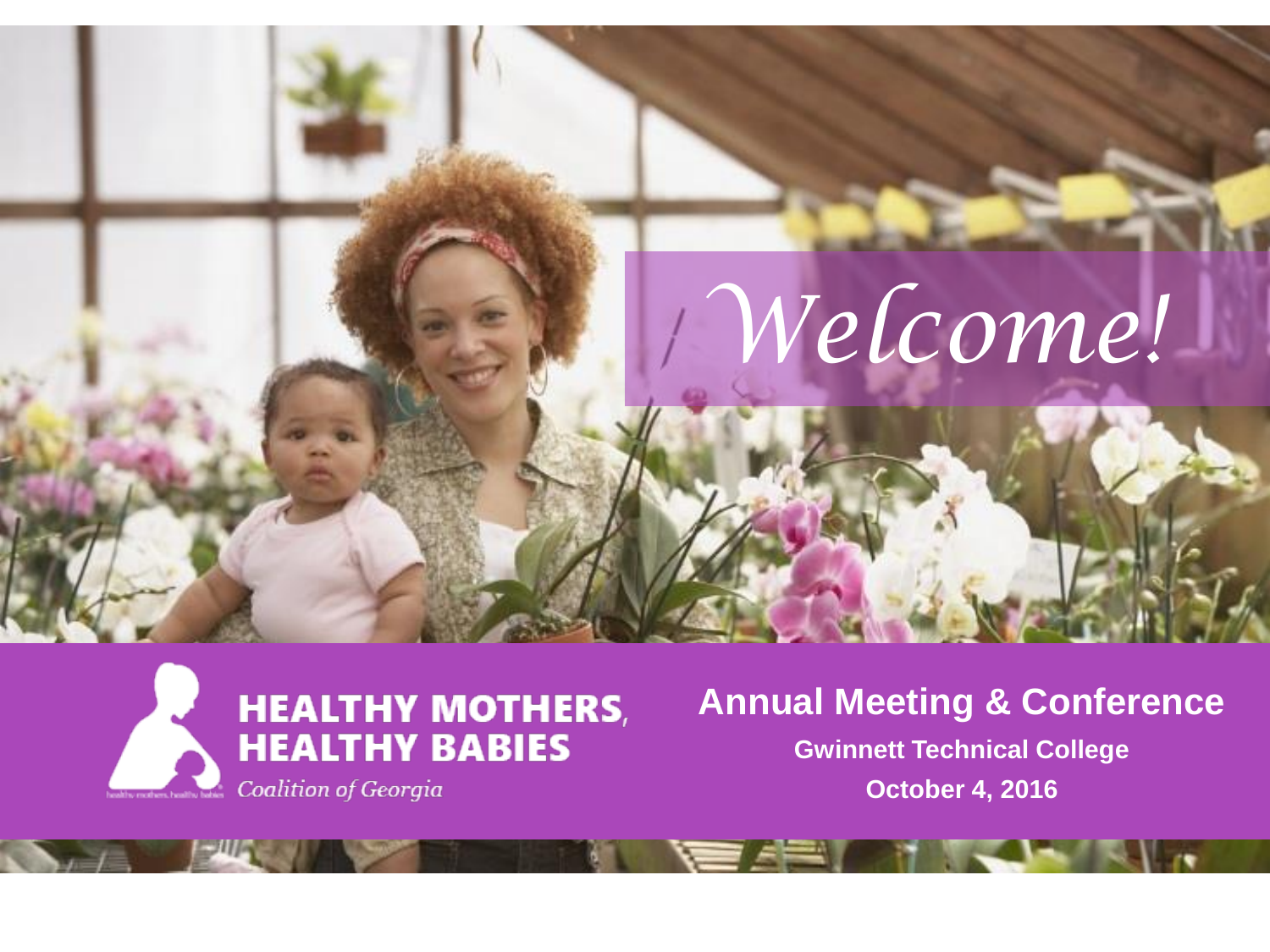

**Our mission is to improve access to healthcare for Georgia's women and children through advocacy, education and access to vital resources.** 



#### HEALTHY MOTHERS, HEALTHY BABIES

*Coalition of Georgia Est. 1973*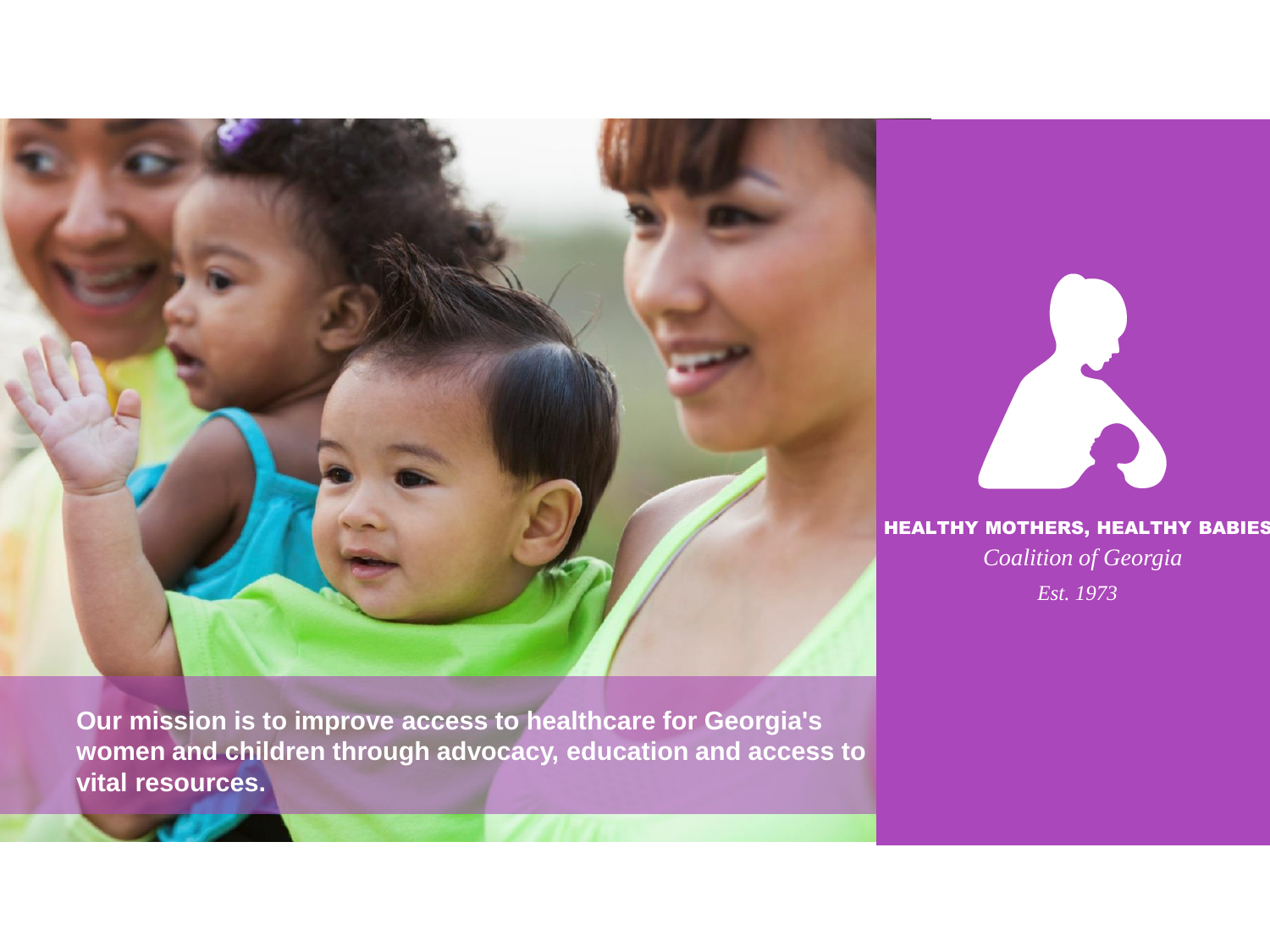# Oral Hygiene, Pregnancy, Birth Outcomes and the First Year

Tina Titshaw Vice President, Georgia Operations Help a Child Smile Shurett Dental Group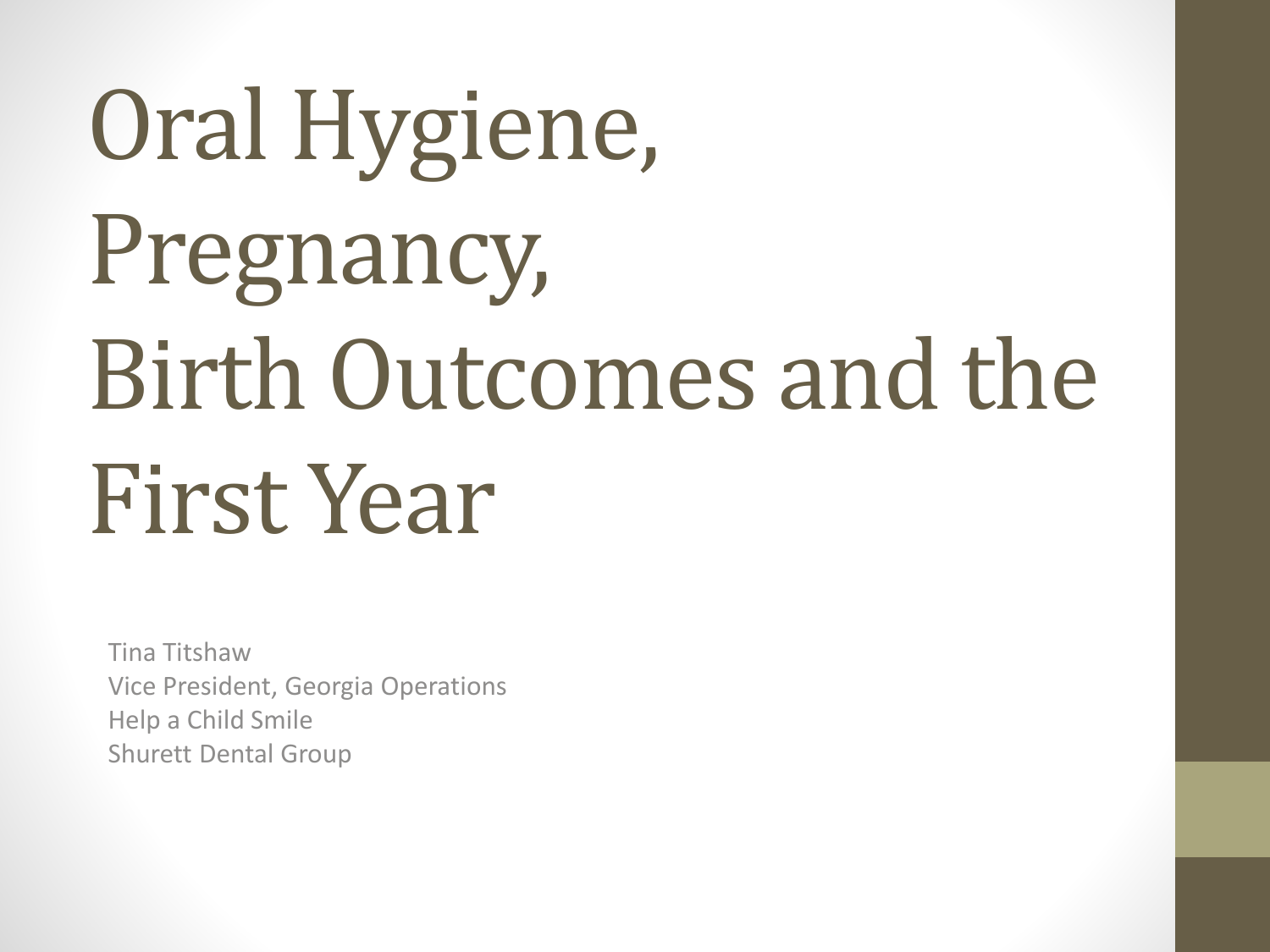## Oral Health and Pregnancy

- Oral health is an important part of a person's overall health.
- Lack of dental care during pregnancy has adverse effects for babies.
	- o Associated with higher preterm birth rate
	- $\circ$  Linked with increased incidence of low birthweight babies
- Pregnant women have an increased risk of several common oral diseases.
	- o Gingivitis
	- o Periodontal Disease
	- o Tooth Decay/Erosion



*Source: Altman Dental*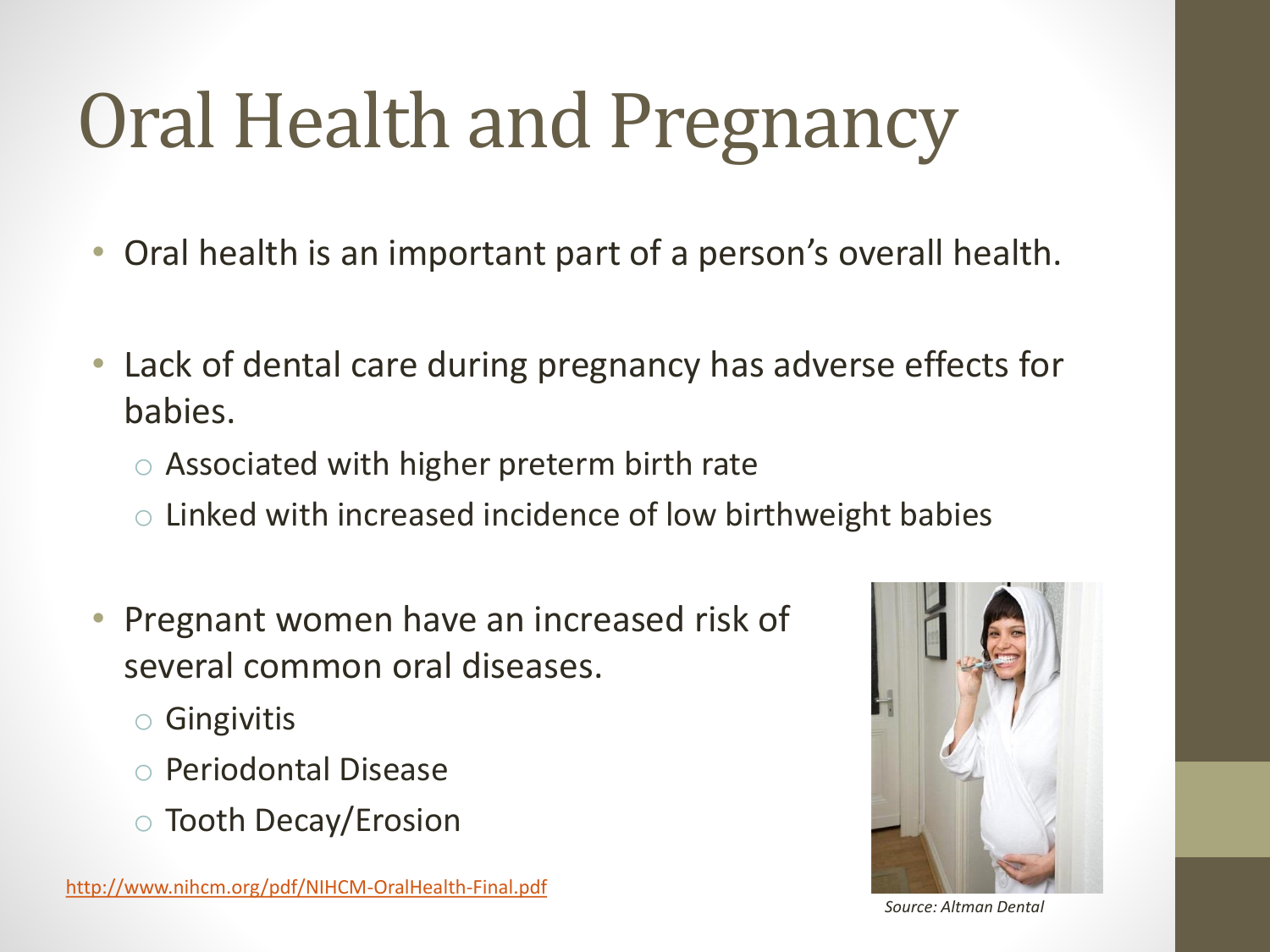What Care is Safe During Pregnancy?

**Dental Care that is Safe for Pregnant Women**

- Routine Checkups
- Teeth cleaning including deep cleaning
- Use of Local Anesthetics
- Necessary dental x-rays
	- o Protective leaded apron must be worn.

[http://www.mouthhealthy.org/en/pregnancy/concerns;](http://www.mouthhealthy.org/en/pregnancy/concerns) http://www.ada.org/~/media/ADA/Publications/Files/for the dental patient may 2011.ashx

**Dental Care that Pregnant Women should not Receive**

• Some medications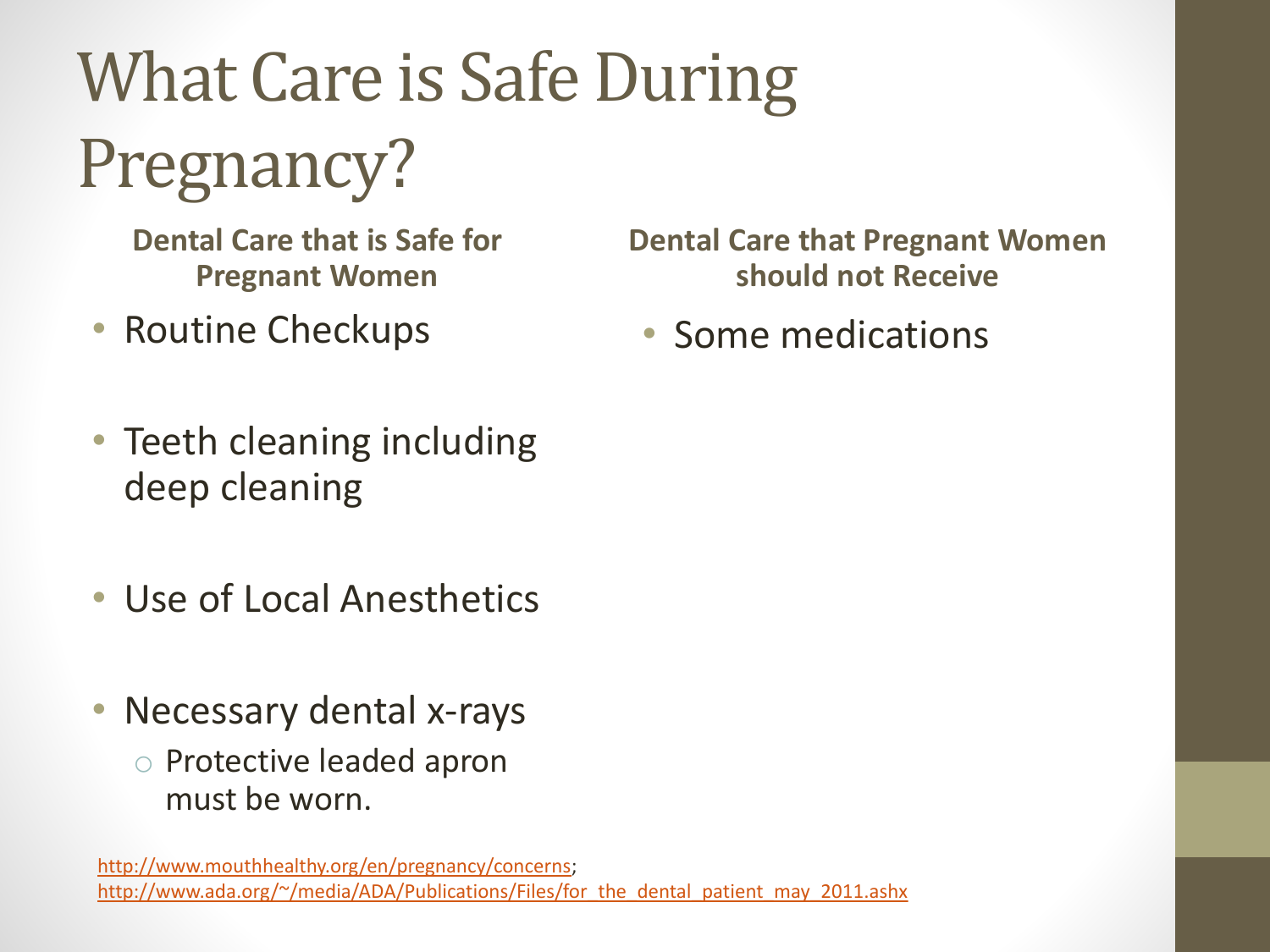#### Dental Care During Pregnancy

- The American Congress of Obstetricians and Gynecologists (ACOG) and the American Dental Association (ADA) recommend that preventative dental care be provided as early in pregnancy as possible
- Changes in hormonal levels during pregnancy increase the risk of developing gum disease or worsen the condition in those who already have it
- It's estimated that 38% of American adult women have some form of gum disease.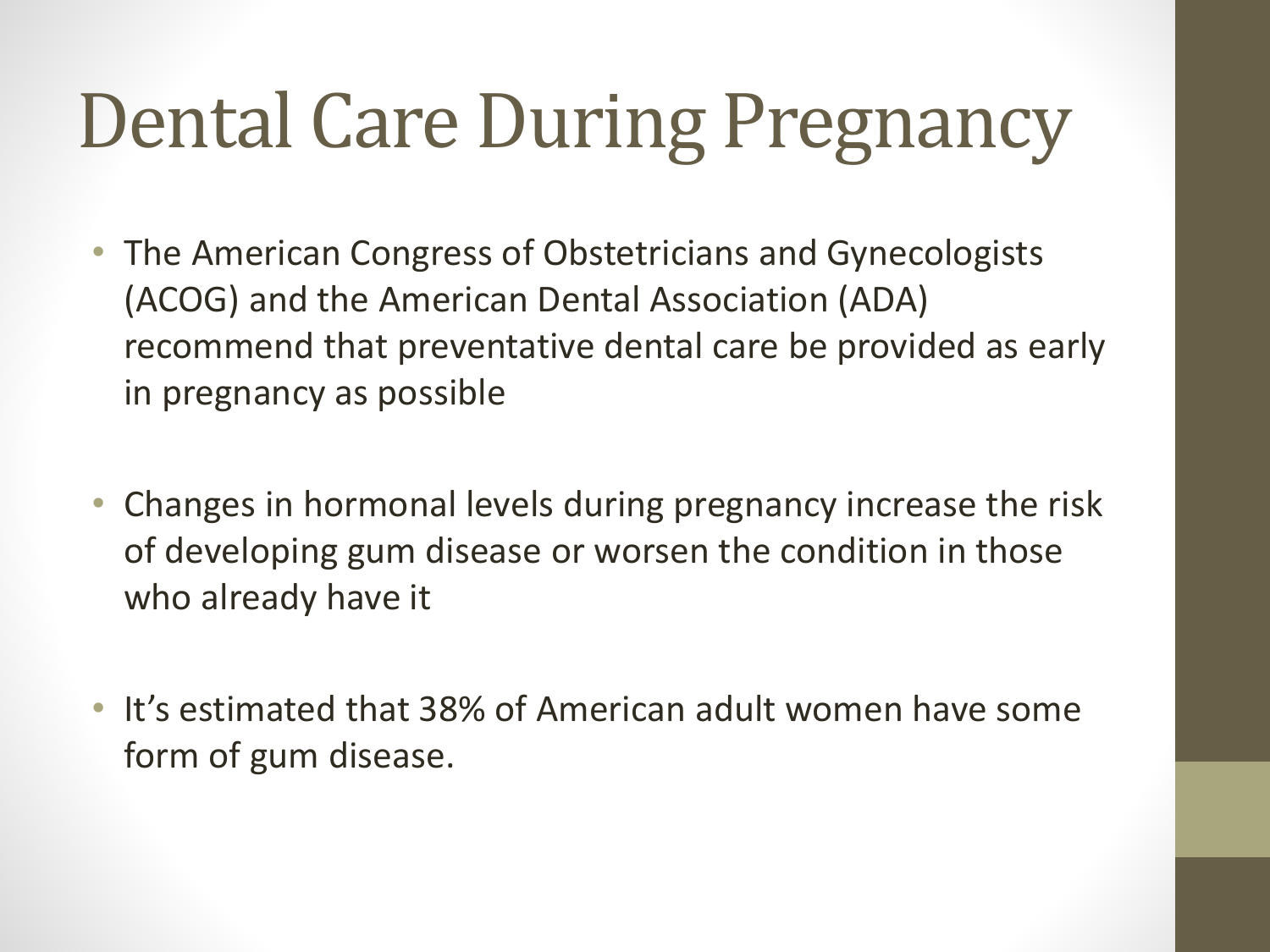#### Periodontal Disease and Poor Birth **Outcomes**

- Periodontal, or gum disease is an infection of the tissues surrounding the teeth.
	- o Results in gum recession and possible loss of tooth
	- o Caused by excessive build up of plaque
	- o Detected in an estimated 40% of pregnant women
- A strong correlation between periodontal disease and preterm deliveries has been found.



2016 State of the State of Maternal & Infant Health in Georgia

Where We Have Been. Where We Are Now. and What We Can Do

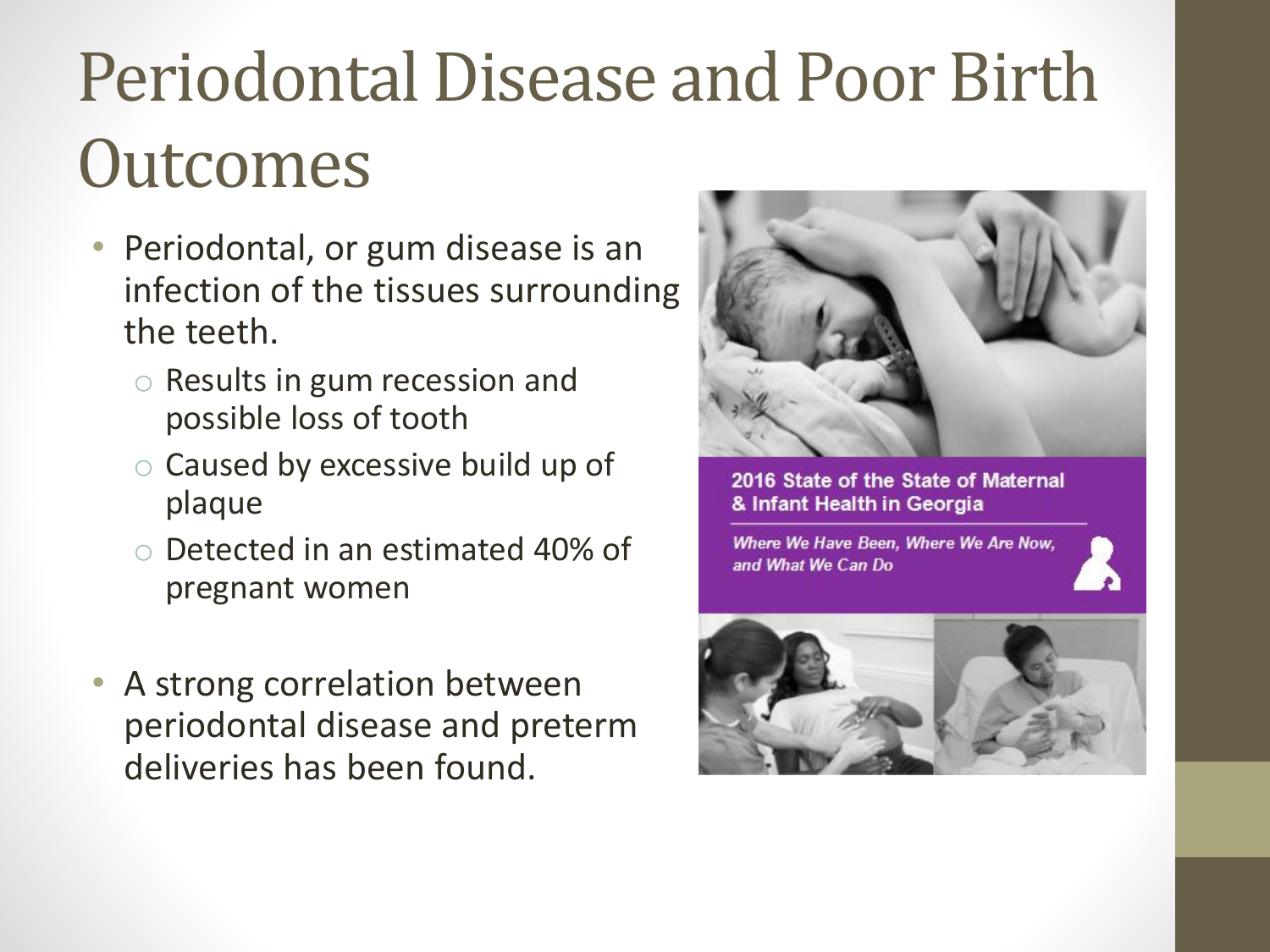#### Periodontal Disease and Poor Birth **Outcomes**

- Research suggests that the bacteria that causes inflammation in the gums can actually get into the bloodstream and target the fetus, potentially leading to premature labor and low-birthweight (PLBW) babies.
- 

*Source: Kaiser Health News*

• Obstetricians should educate their patients on the importance of oral health care during pregnancy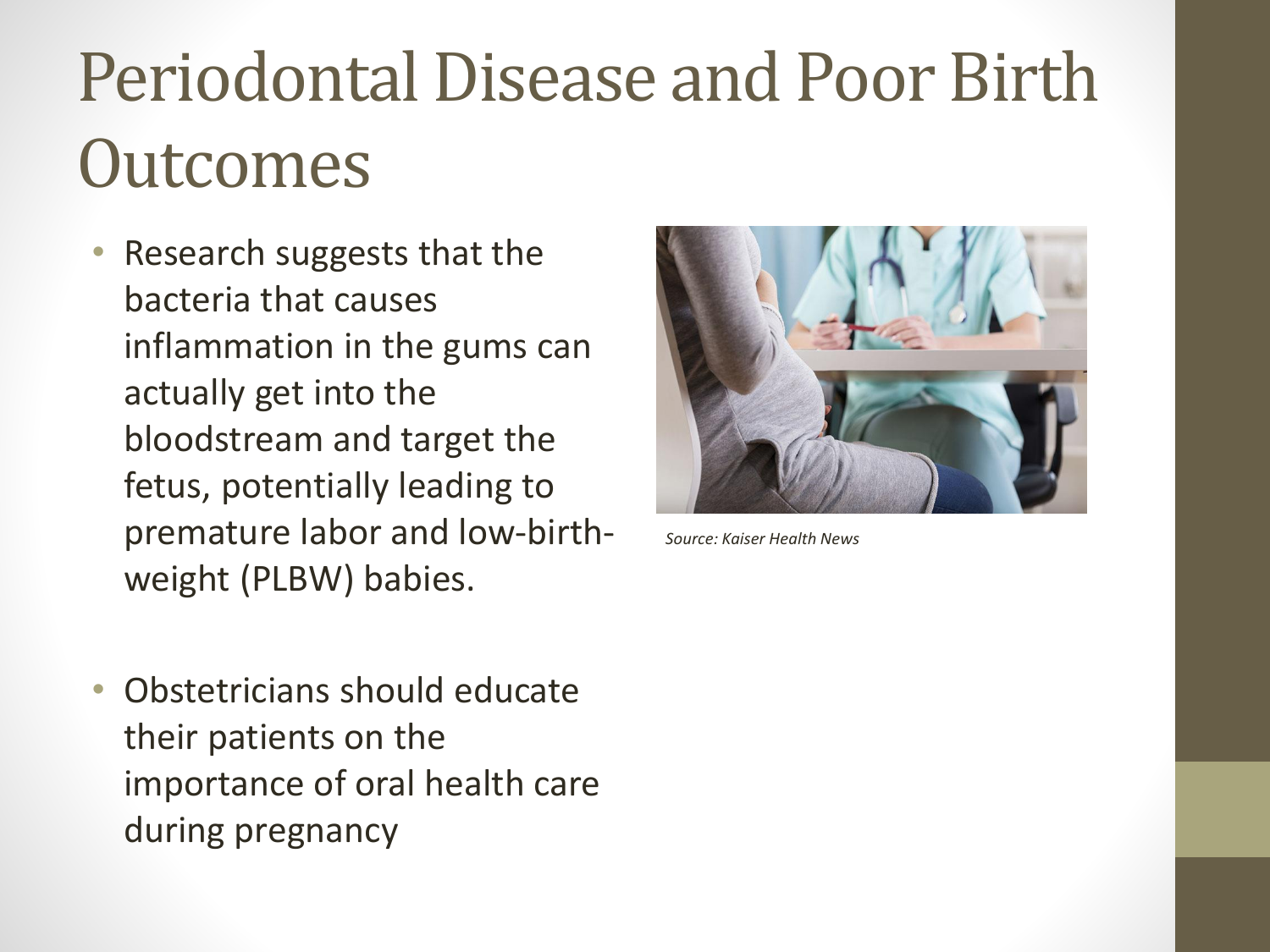#### Access to Dental Care

- In 2012, only 38% of women in Georgia had a routine dental cleaning during pregnancy.
- GA Medicaid covers dental care for pregnant women.
	- In 2011 only 13%, 14%, 35% of those enrolled in the 3 Medicaid Care Management Organizations received dental care during pregnancy



[http://dph.georgia.gov/sites/dph.georgia.gov/files/MCH/TitleV/Cross\\_Cutting\\_Issues\\_MCH.pdf](http://dph.georgia.gov/sites/dph.georgia.gov/files/MCH/TitleV/Cross_Cutting_Issues_MCH.pdf)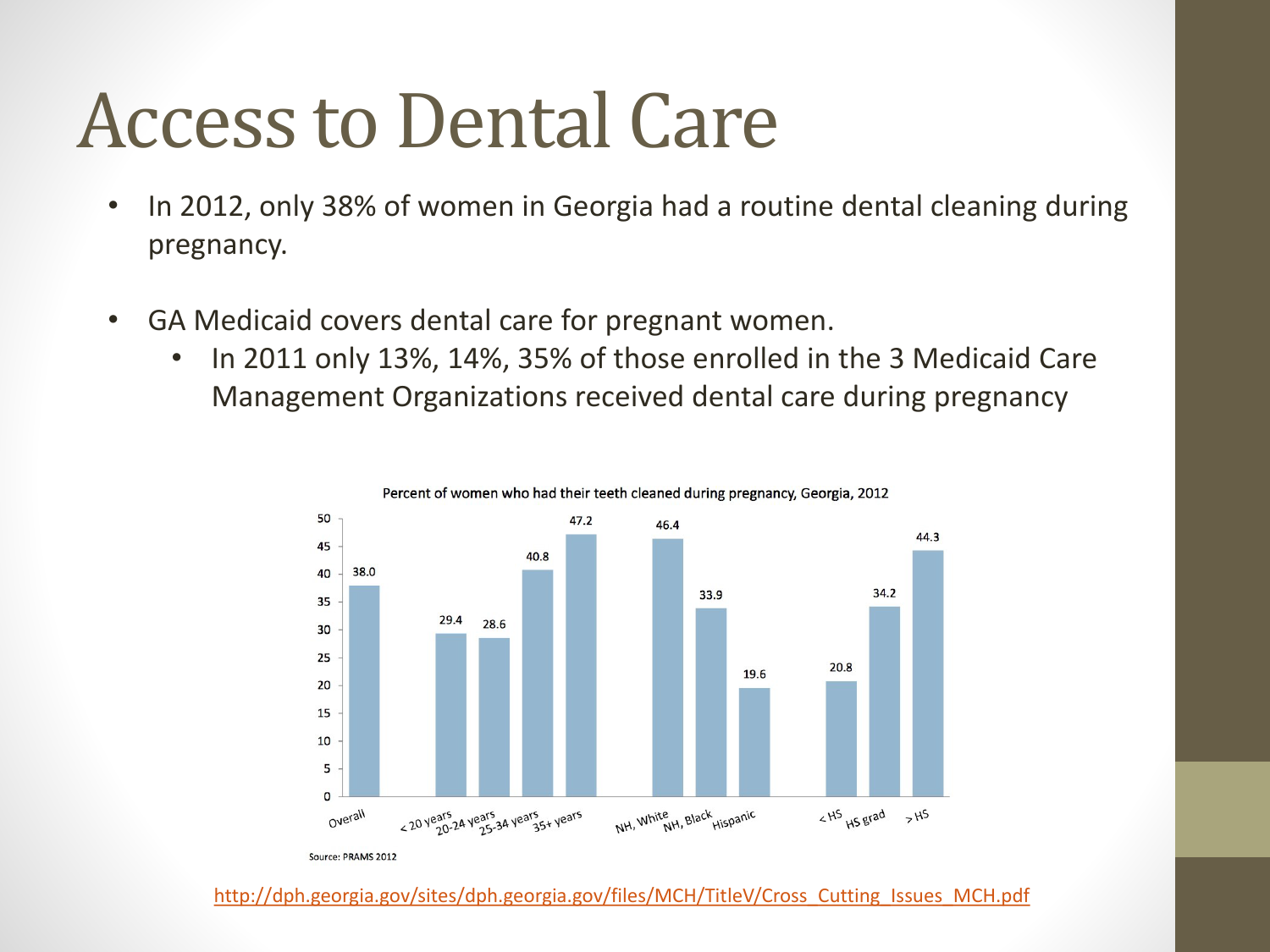## Barriers to Accessing Dental Care

- Women are often unaware of the importance of dental care during pregnancy.
- Dental care providers may be hesitant to work with pregnant women.
- Limited financial resources and lack of insurance may keep pregnant women from seeking care.
- Lack of access to transportation.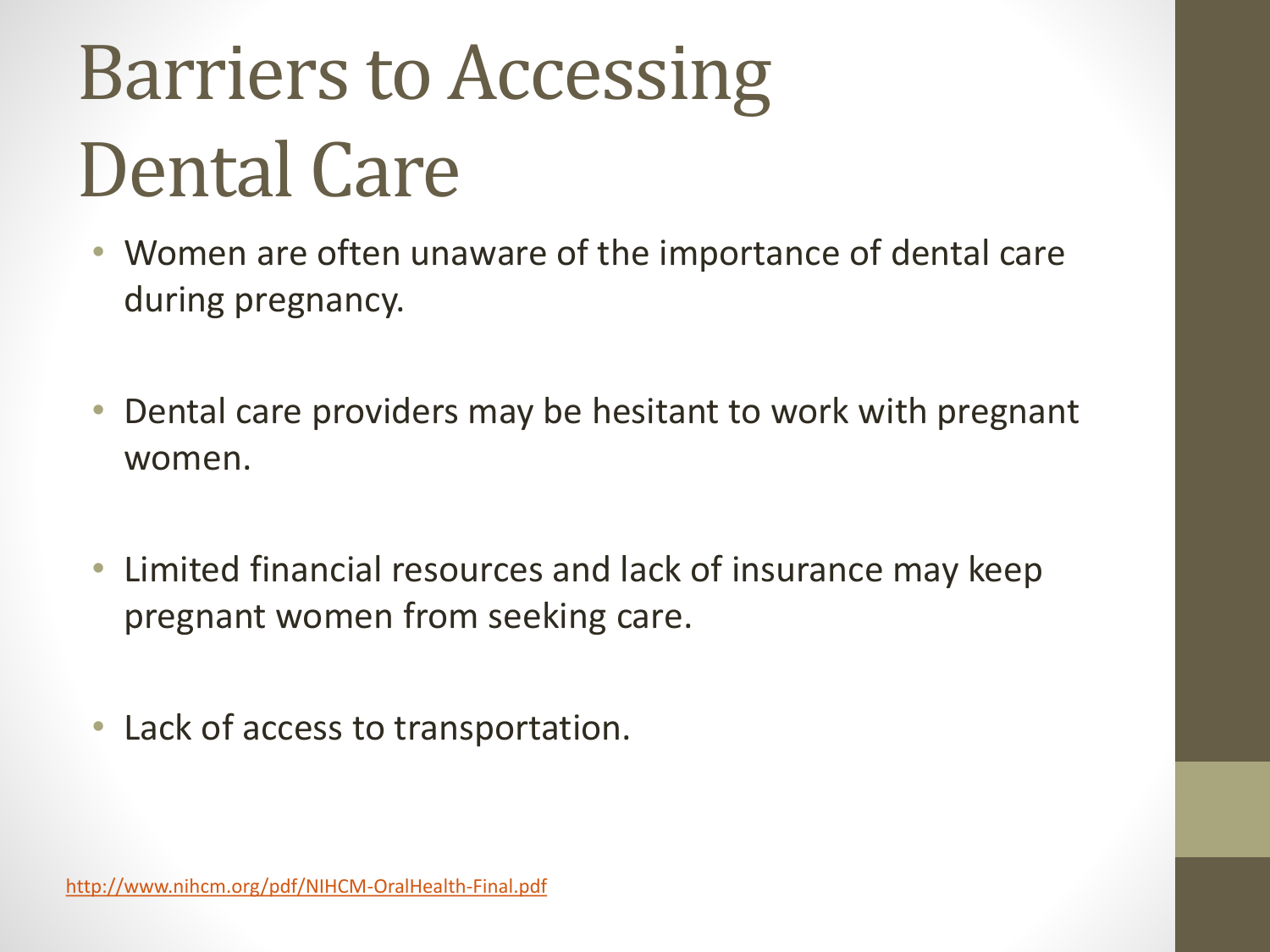#### Oral Hygiene for Infants: Preventing Tooth Decay

- Most common childhood disease
- Commonly caused by frequent, prolonged exposure of an infant's teeth to sugary drinks
- Breastfeeding reduces the risk of developing tooth decay and oral caries.
- Recommendations for Prevention:
	- o Avoid filling bottles with sugary beverages including sweetened water, milk or fruit juice.
	- o Do not put infants to bed with a bottle.
	- $\circ$  Try not to share saliva with the baby by using the same spoon or licking a pacifier to clean it.

<http://www.mouthhealthy.org/en/az-topics/b/Breastfeeding> ; [http://www.allianceada.org/documents/8148\\_Brochure\\_Dental\\_Tips1EnglishUpdated.pdf](http://www.allianceada.org/documents/8148_Brochure_Dental_Tips1EnglishUpdated.pdf)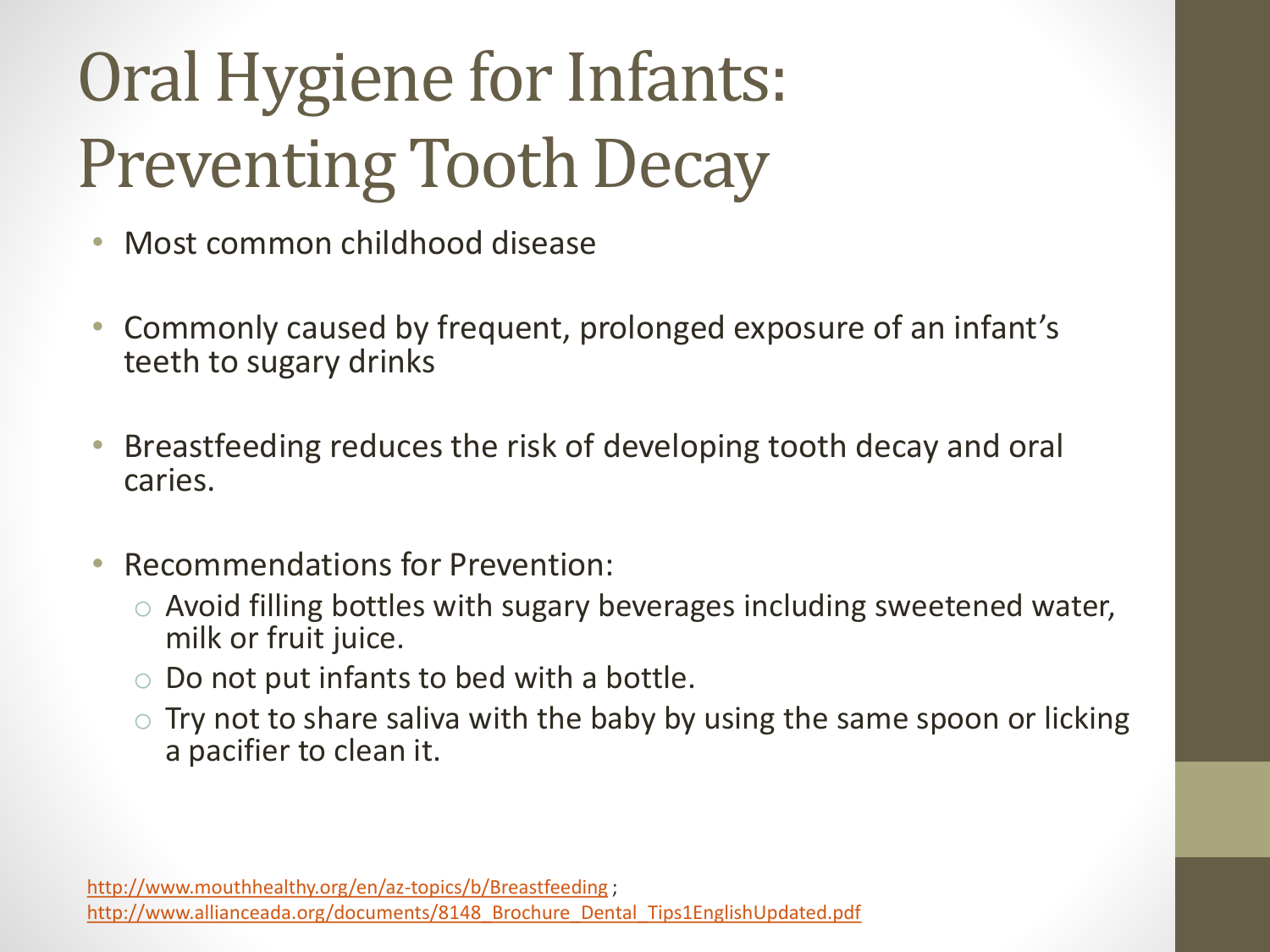#### Oral Hygiene for Infants: Teeth Cleaning

- For newborns, wipe your baby's gums with a clean, moist gauze pad or washcloth after feeding.
- Brush your children's teeth with a soft toothbrush.
- Consider using fluoridated toothpaste for children over 2 years old.
- Schedule your child's first dental visit before their first birthday.



[http://www.allianceada.org/documents/AADA\\_Flyer.pdf](http://www.allianceada.org/documents/AADA_Flyer.pdf)

*Source: Creative Commons*